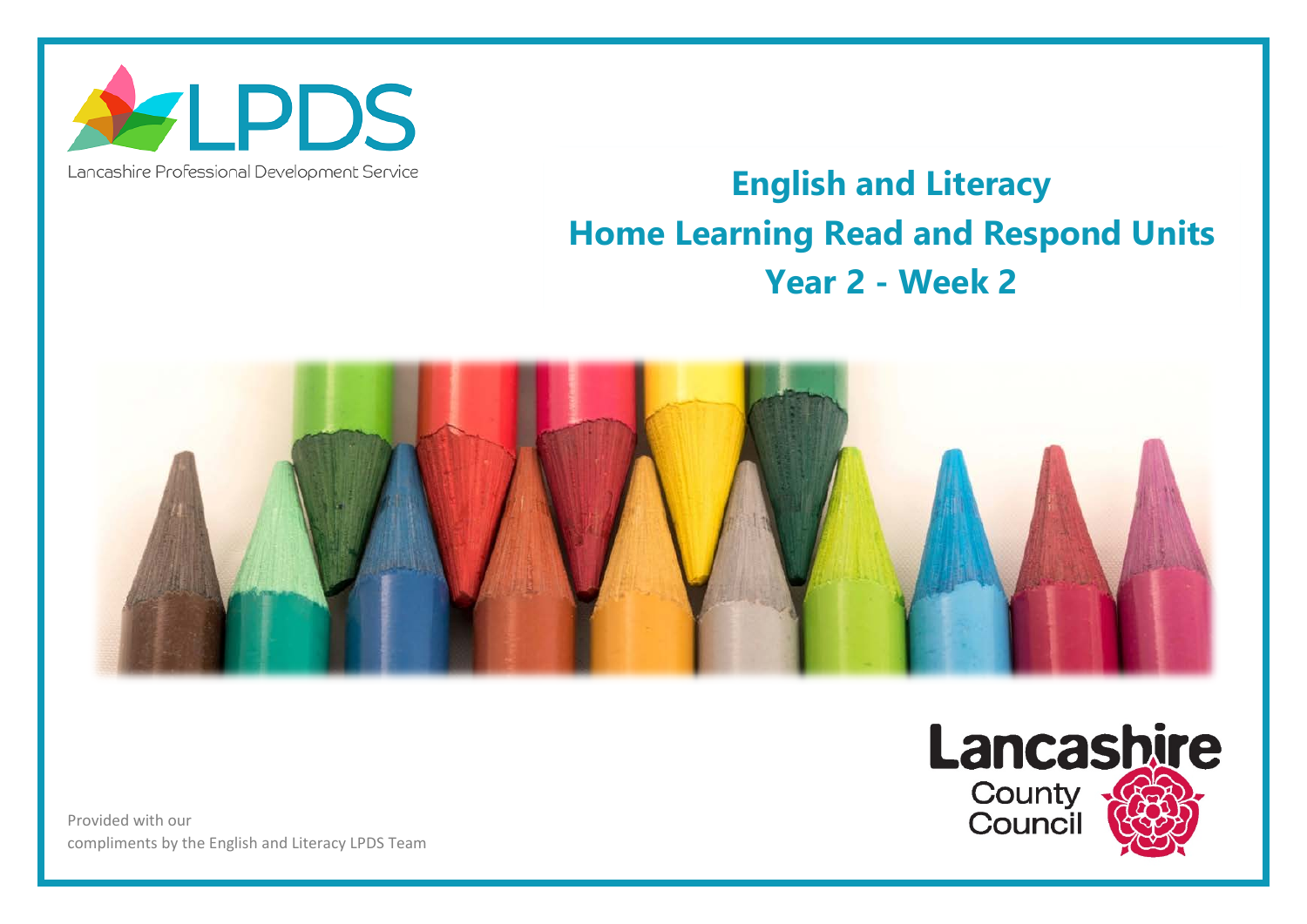

| <b>Week Two</b>                                                                                                                                                                                                                                                                                   |                                                                                                                                                                                                                                                                                                                                              |                                                                                                                                                                                                                                                                                                                                                                                                                                                                                   |                                                                                                                                                                                                                                                                                                                                                                                                                                 |                                                                                                                                                                                                                                                                                                                                                                                                                                                           |                                                                                                                                                                                                                                                                                                                                                                                        |  |  |
|---------------------------------------------------------------------------------------------------------------------------------------------------------------------------------------------------------------------------------------------------------------------------------------------------|----------------------------------------------------------------------------------------------------------------------------------------------------------------------------------------------------------------------------------------------------------------------------------------------------------------------------------------------|-----------------------------------------------------------------------------------------------------------------------------------------------------------------------------------------------------------------------------------------------------------------------------------------------------------------------------------------------------------------------------------------------------------------------------------------------------------------------------------|---------------------------------------------------------------------------------------------------------------------------------------------------------------------------------------------------------------------------------------------------------------------------------------------------------------------------------------------------------------------------------------------------------------------------------|-----------------------------------------------------------------------------------------------------------------------------------------------------------------------------------------------------------------------------------------------------------------------------------------------------------------------------------------------------------------------------------------------------------------------------------------------------------|----------------------------------------------------------------------------------------------------------------------------------------------------------------------------------------------------------------------------------------------------------------------------------------------------------------------------------------------------------------------------------------|--|--|
| Year <sub>2</sub>                                                                                                                                                                                                                                                                                 | Day 1                                                                                                                                                                                                                                                                                                                                        | Day 2                                                                                                                                                                                                                                                                                                                                                                                                                                                                             | Day 3                                                                                                                                                                                                                                                                                                                                                                                                                           | Day 4                                                                                                                                                                                                                                                                                                                                                                                                                                                     | Day 5                                                                                                                                                                                                                                                                                                                                                                                  |  |  |
| Focus text/theme:                                                                                                                                                                                                                                                                                 | <b>The Porcupine</b>                                                                                                                                                                                                                                                                                                                         | <b>Little Red Riding Hood and</b>                                                                                                                                                                                                                                                                                                                                                                                                                                                 | <b>The Tummy Beast</b>                                                                                                                                                                                                                                                                                                                                                                                                          | <b>Goldilocks and the Three</b>                                                                                                                                                                                                                                                                                                                                                                                                                           | <b>Review and Performance</b>                                                                                                                                                                                                                                                                                                                                                          |  |  |
| <b>Roald Dahl Poetry</b>                                                                                                                                                                                                                                                                          | Use the link below to listen                                                                                                                                                                                                                                                                                                                 | the Wolf                                                                                                                                                                                                                                                                                                                                                                                                                                                                          | Use the link below to listen                                                                                                                                                                                                                                                                                                                                                                                                    | <b>Bears</b>                                                                                                                                                                                                                                                                                                                                                                                                                                              | <b>Opportunity</b>                                                                                                                                                                                                                                                                                                                                                                     |  |  |
| <b>When following</b><br>links online, parents<br>should monitor that<br>children are<br>remaining on that<br>page only and are<br>keeping safe online.<br>Roald Dahl may<br>already be one of<br>your favourite<br>authors, but did you<br>know he was very<br>skilled at writing<br>poetry too? | to and enjoy The Porcupine<br>from Dirty Beasts by Roald<br>Dahl.<br>https://soundcloud.com/p<br>enguin-audio/revolting-<br>rhymes-dirty-beasts<br>Watch this short clip to find<br>out more about<br>porcupines.<br>https://www.youtube.com<br>/watch?v=KSadv0qmZ6s<br>Discuss what it must have<br>felt like for the child in the<br>poem! | The link below takes you to<br>a printed version of the<br>text, together with an<br>audio recording by the<br>author, Roald Dahl. For the<br>learning today, you will<br>need to pause the<br>recording at various points<br>to make predictions and<br>have discussions with your<br>child.<br>https://childrens.poetryarc<br>hive.org/poem/little-red-<br>riding-hood-and-the-wolf/<br>Introduce the poem and<br>explain that you are going<br>to listen to it in parts. Start | to and enjoy The Tummy<br>Beast from Dirty Beasts by<br>Roald Dahl.<br>https://www.youtube.com<br>/watch?v=tinzhrgFILE<br>Watch the clip again, this<br>time while following the<br>text, accessible here:<br>https://www.poetryfounda<br>tion.org/poems/51659/the<br>-tummy-beast<br>If you are able to, print off<br>the text from the link<br>above. Highlight the lines<br>spoken by the mother in<br>one colour, and those | Use the link below to listen<br>to and enjoy Goldilocks and<br>the Three Bears from<br>Revolting Rhymes up to<br>3:59 mins.<br>https://www.youtube.com<br>/watch?v=IxHn2v3dz5E<br>Jot down new or<br>interesting words to<br>explore meanings and<br>discuss, e.g. delinquent,<br>tot, suggestion, distressing,<br>house-proud, cherubs etc.<br>Model orally putting new<br>words into different<br>sentences and encourage<br>your child to do the same. | Review and discuss some<br>of the characters and<br>poetry you have met this<br>week.<br>Which has been your<br>favourite and why?<br>Extend your reading with<br>some further Revolting<br>Rhymes referenced in the<br>links below.<br>Select one of the poems or<br>a favourite section of a<br>poem. Re-read and put<br>actions to it so that you can<br>perform it to your family! |  |  |
| The extracts used<br>this week are from<br><b>Revolting Rhymes</b><br>and Dirty Beasts,<br>both of which are<br>told completely in<br>rhyme.<br>Dahl did, however,<br>also use poetry<br>within some of his<br>stories, e.g. when                                                                 | Listen to the poem again,<br>stopping to write down<br>favourite words and<br>phrases. You may choose<br>to print off a copy of the<br>poem here:<br>https://100.best-<br>poems.net/porcupine.html<br>Read together and<br>highlight the key words and<br>phrases.                                                                           | listening and then pause<br>the recording at 1:02 mins.<br>Make predictions. What<br>do you think might happen<br>next? What happened next<br>in the original tale?<br>Resume the poem. Pause<br>again at 1:40. Recap what<br>has just happened. Ask,<br>what does the wolf want to<br>do next? Discuss the need                                                                                                                                                                  | spoken by the child in<br>another.<br>Use this highlighting to<br>help you read the text<br>aloud together. Put on<br>your best character voices<br>to perform! Perhaps you<br>could take on different<br>roles in your family!                                                                                                                                                                                                 | Listen from the start to<br>3:59 mins again.<br>The narrator repeatedly<br>asks, in response to<br>Goldilocks' actions, how<br>would you feel? Pause<br>each time this is asked and<br>discuss.<br>The narrator also makes<br>clear her dislike for<br>Goldilocks all the way<br>through the poem. Discuss                                                                                                                                                | Remember to use voices<br>for different characters and<br>to pause in all the right<br>places!                                                                                                                                                                                                                                                                                         |  |  |

© Lancashire County Council 2020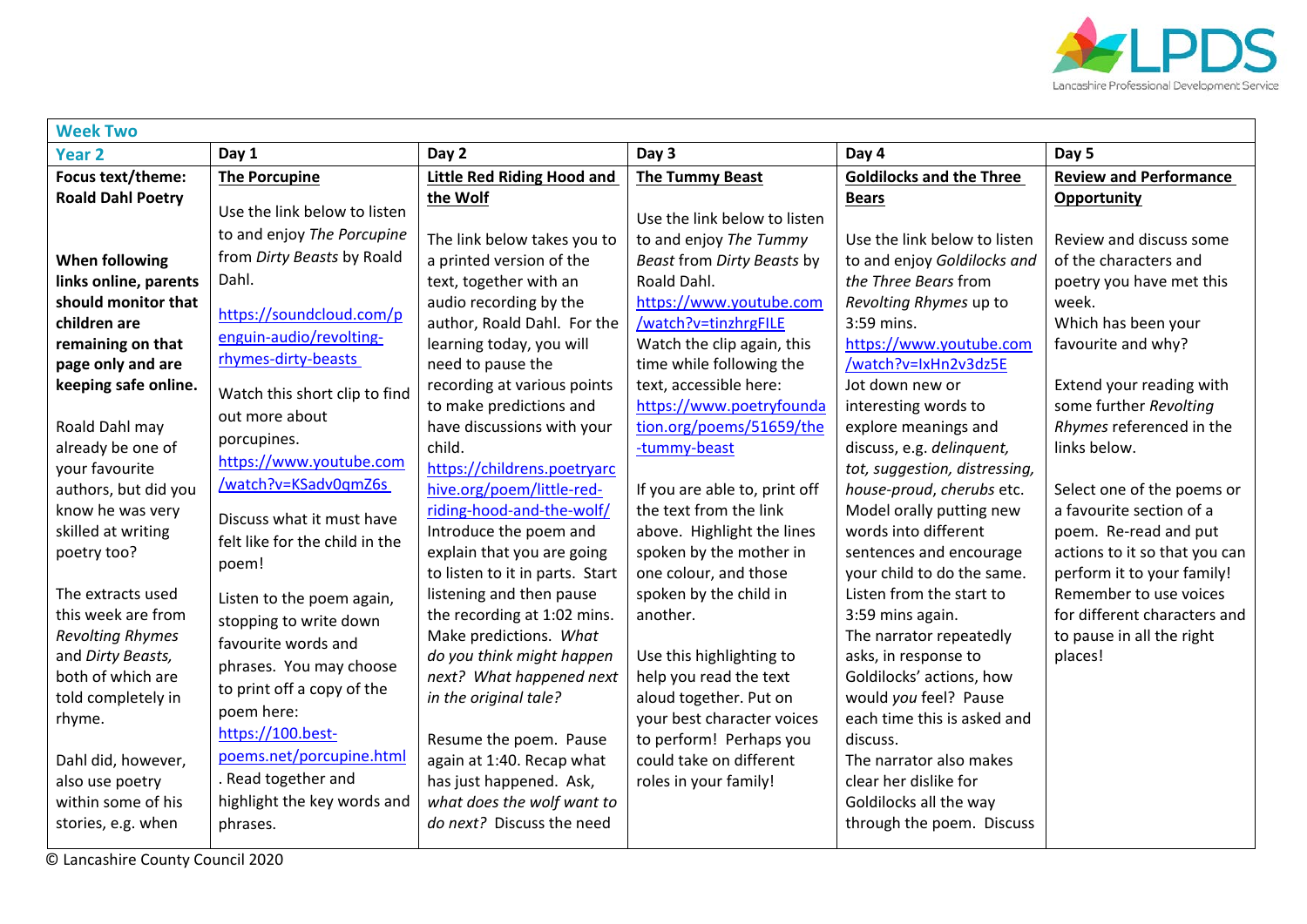

| sing about each of<br>the children in<br>Charlie and the<br>Chocolate Factory<br>and the window<br>cleaners in The<br>Giraffe, the Pelly and<br>Me. | warning children about the<br>danger of porcupines!<br>Include some warning<br>sentences starting with if,<br>e.g. If you don't look<br>carefully, you could sit on<br>one by mistake! If you sit<br>on a porcupine, its spikes<br>will stick in you!<br>Pinch some of your<br>favourite words or phrases<br>from the poem, e.g. It will<br>feel as if a hundred red hot<br>bits of wire are puncturing<br>your skin! Be sure you look<br>before you sit!<br>You may also choose to use<br>some key facts from the<br>information clip, e.g. The<br>spikes are called quills and<br>can come out very easily.<br>Ouch!<br>Include a diagram in your<br>poster, labelling the key<br>parts, particularly those<br>dangerous quills!<br>Check punctuation and<br>spelling together. | Hood!<br>Write Little Red Riding<br>Hood a letter to warn her<br>of the Wolf's intentions<br>and the need to stay away<br>from Grandma's house!<br>Perhaps you could write as<br>if you were a woodland<br>animal - a friend of Little<br>Red Riding Hood.<br>Remember to lay out your<br>letter with your address,<br>the date, to and from. Try<br>to convince Little Red<br>Riding Hood as much as<br>you can to stay away!<br>Check spelling and<br>punctuation in each<br>sentence together.<br>Finish the session by<br>resuming the reading of<br>the poem.<br>How is it different to the<br>original tale? Are there any<br>parts that surprise you?<br>Which version do you<br>prefer and why? | Discuss what is happening<br>in the poem. Why do you<br>think the mother doesn't<br>believe the child? How is<br>the child feeling when the<br>mother doesn't believe<br>them? What happened to<br>the mother at the end?<br>What do you think the<br>mother might say when she<br>recovers?<br>Write a diary entry as if you<br>were the child or the<br>mother, recounting the key<br>events of the day. You<br>could even pinch some key<br>words and phrases used in<br>the poem!<br>Check spelling and<br>punctuation in each<br>sentence together. | describe Goldilocks, e.g.<br>Naughty, spoilt, selfish. Do<br>you agree?<br>Re-watch from $3:36 - 3:59$<br>mins.<br>Pause and make a list of all<br>Goldilocks' crimes.<br>Imagine that you are<br>Goldilocks. Write a letter<br>to the narrator, apologising<br>for your crimes, perhaps<br>providing some<br>explanation as to why you<br>did what you did.<br>Just like on Tuesday,<br>remember to lay out your<br>letter with your address,<br>the date, to and from.<br>Check spelling and<br>punctuation in each<br>sentence together.<br>Finish watching to the end<br>of the clip. Do you think if<br>the narrator had received<br>your letter, the ending<br>could have been different? |  |
|-----------------------------------------------------------------------------------------------------------------------------------------------------|-----------------------------------------------------------------------------------------------------------------------------------------------------------------------------------------------------------------------------------------------------------------------------------------------------------------------------------------------------------------------------------------------------------------------------------------------------------------------------------------------------------------------------------------------------------------------------------------------------------------------------------------------------------------------------------------------------------------------------------------------------------------------------------|---------------------------------------------------------------------------------------------------------------------------------------------------------------------------------------------------------------------------------------------------------------------------------------------------------------------------------------------------------------------------------------------------------------------------------------------------------------------------------------------------------------------------------------------------------------------------------------------------------------------------------------------------------------------------------------------------------|----------------------------------------------------------------------------------------------------------------------------------------------------------------------------------------------------------------------------------------------------------------------------------------------------------------------------------------------------------------------------------------------------------------------------------------------------------------------------------------------------------------------------------------------------------|-------------------------------------------------------------------------------------------------------------------------------------------------------------------------------------------------------------------------------------------------------------------------------------------------------------------------------------------------------------------------------------------------------------------------------------------------------------------------------------------------------------------------------------------------------------------------------------------------------------------------------------------------------------------------------------------------|--|
|-----------------------------------------------------------------------------------------------------------------------------------------------------|-----------------------------------------------------------------------------------------------------------------------------------------------------------------------------------------------------------------------------------------------------------------------------------------------------------------------------------------------------------------------------------------------------------------------------------------------------------------------------------------------------------------------------------------------------------------------------------------------------------------------------------------------------------------------------------------------------------------------------------------------------------------------------------|---------------------------------------------------------------------------------------------------------------------------------------------------------------------------------------------------------------------------------------------------------------------------------------------------------------------------------------------------------------------------------------------------------------------------------------------------------------------------------------------------------------------------------------------------------------------------------------------------------------------------------------------------------------------------------------------------------|----------------------------------------------------------------------------------------------------------------------------------------------------------------------------------------------------------------------------------------------------------------------------------------------------------------------------------------------------------------------------------------------------------------------------------------------------------------------------------------------------------------------------------------------------------|-------------------------------------------------------------------------------------------------------------------------------------------------------------------------------------------------------------------------------------------------------------------------------------------------------------------------------------------------------------------------------------------------------------------------------------------------------------------------------------------------------------------------------------------------------------------------------------------------------------------------------------------------------------------------------------------------|--|